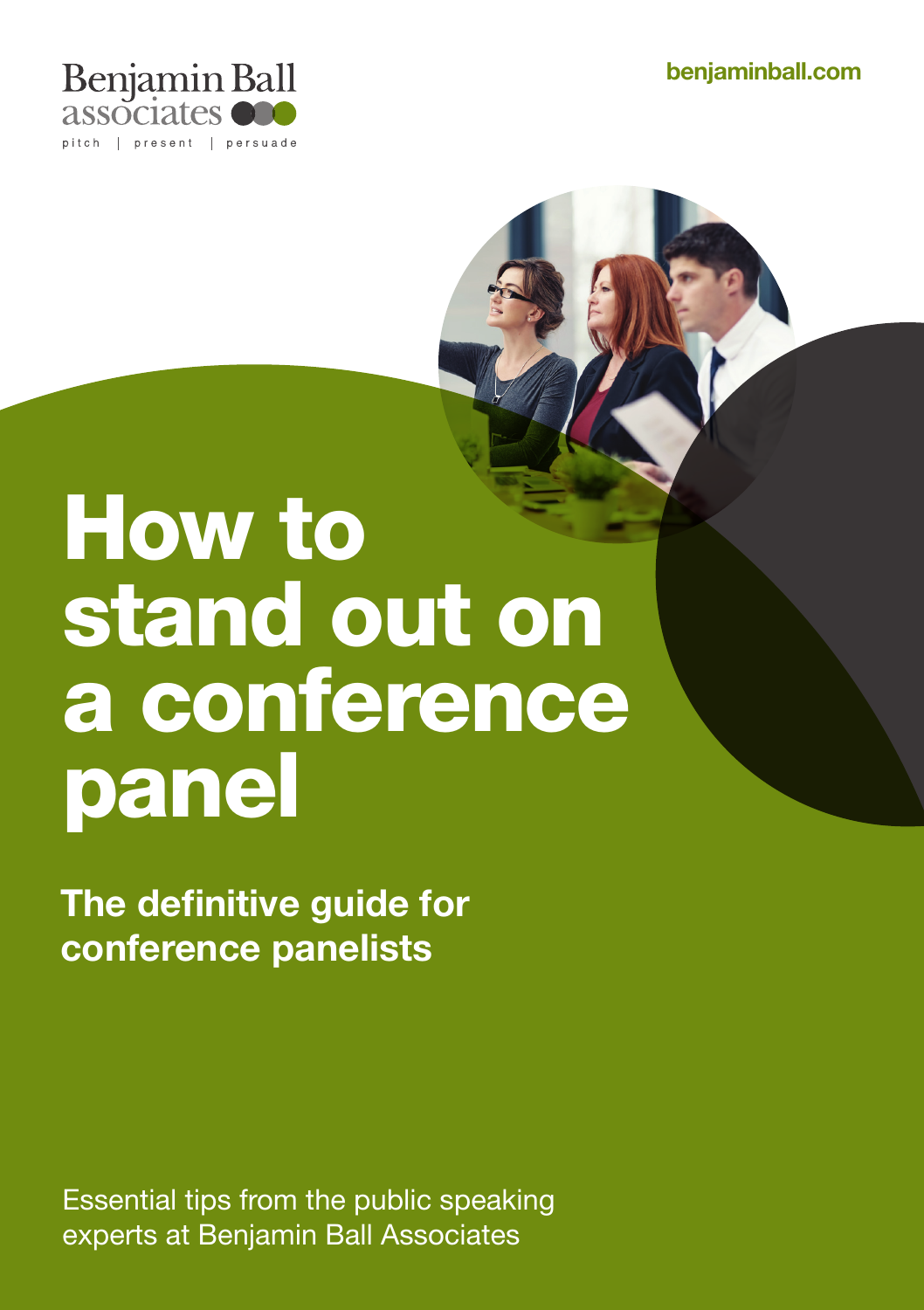# How to make a mark on a conference panel

Speaking on a conference panel is a great marketing opportunity. You get recognition and a captive audience. But how do you make your contribution stand out? Follow this essential advice from the leadership communication experts at Benjamin Ball Associates.

Make sure your next conference panel is a success.

### **1** Above all, entertain **3**<br>vour audience your audience

When you plan what to say, ask yourself: what big questions do the audience have? What would they like to ask the panelists? For example, they might want to know the impact of recent regulatory changes, learn about new innovations or get advice on how to be more successful.

Plan debate around those topics. Prioritise subjects where the answers will be contentious, to provoke discussion.

Remember that your audience doesn't care what you think; they want to know what it means for them. So, use relevant examples and the 'you' pronoun extensively so your audience can see how it affects them.

#### Introduce yourself memorably 2

It's best when someone else introduces you. But, if you have to do it yourself, do it memorably and keep it short. Sum yourself up and introduce your big idea in just 15 seconds (approx. 30 words). For more tips, read *Six Steps to Introducing Yourself Memorably on a Conference Panel* at benjaminball.com.



#### Give your audience practical advice

You will be remembered best for sharing clear and valuable tips.

- Be useful: What would benefit your audience?
- Be clear: Use big, bold statements; exaggerate
- Be generous: Share your best advice
- Illustrate: Use relevant examples and stories
- Prepare phrases: Use soundbites that will be remembered
- Take a stand: Have a strong viewpoint & be prepared to defend it



Attract and maintain the audience's attention by using public speaking techniques:

- Energy and passion: Speak louder, with added enthusiasm
- Eye contact: Look at the audience when you're speaking
- **Smile:** It signals that you are an expert
- Pauses: Use plenty of them
- Sit forward: Indicate engagement with your body language
- Be attentive: When not speaking, look at the person who is talking
- Practice: The most natural performances are carefully prepared



#### Adopt the language 5 Adopt the language<br>
of great speakers

Choose your words carefully for maximum impact:

- Simplify and exaggerate your opinions and ideas
- Use short words, short phrases and long pauses
- Share stories and examples
- Incorporate metaphors and analogies
- Include powerful verbs and nouns
- Ask rhetorical questions
- Use triads (sets of three), contrasts (not A but B), rhyme and alliteration



#### Namecheck yourself 6 Namecheck yoursell<br>and your fellow panelists

Help your audience remember who's who. Refer to your fellow panellists, e.g. "As Jane said earlier…" and regularly talk about your firm by name, e.g. "At WidgetCo, we always say…".



#### Avoid the mistakes others make

Watch out for these mistakes, which result in a dull experience for the audience:

- Just turning up: You need to prepare if you want to engage and impress
- Violently agreeing: Instead, find differences for debate
- All theory, no substance: Use examples, stories and data as proof points
- Long, rambling answers: Keep your comments short and snappy
- Looking like a fireside chat: Inject passion and energy into your performance



## End with impact

Your closing words should stick. The audience will remember the last thing you say. That's why it's important to plan your key takeaway, and deliver it at the end. For example, you could give one final piece of advice. Or, you could close with a memorable statement and a call to action. Alternatively, refer back to what you said at the start.

Great conference panelists make their contributions look effortless. Like a magician performing a card trick, it looks effortless because it is well practiced. Great panelists prepare, practice and refine behind the scenes to ensure a flawless performance on-stage.

That's why Senior Executives who have an upcoming conference panel work with us to ensure they look, sound and act impressively on the day.

We help you refine your messages, strengthen your delivery, and stress-test your performance so you can handle whatever comes your way. Call Louise Angus on 020 7018 0922 or email her via louise@benjaminball.com for more information.